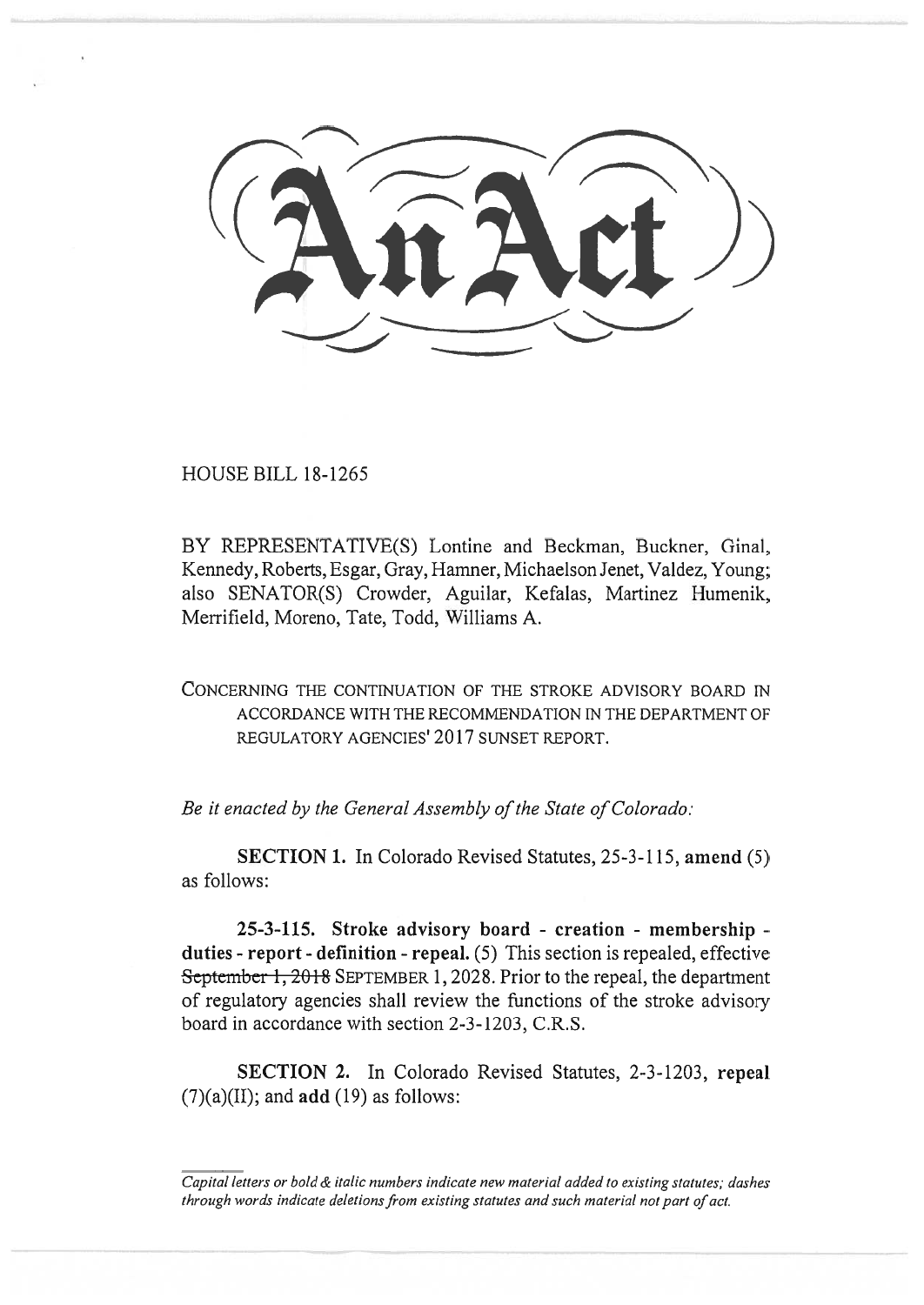**2-3-1203. Sunset review of advisory committees - legislative declaration - definition - repeal.** (7) (a) The following statutory authorizations for the designated advisory committees will repeal on September 1, 2018:

(II) The stroke advisory board created in section  $25-3-115$ , C.R.S.

(19) (a) THE FOLLOWING STATUTORY AUTHORIZATIONS FOR THE DESIGNATED ADVISORY COMMITTEES WILL REPEAL ON SEPTEMBER 1, 2028:

(I) THE STROKE ADVISORY BOARD CREATED IN SECTION 25-3-115.

(b) THIS SUBSECTION (19) IS REPEALED, EFFECTIVE SEPTEMBER 1, 2030.

**SECTION 3. Act subject to petition - effective date.** This act takes effect September 1, 2018; except that, if a referendum petition is filed pursuant to section 1 (3) of article V of the state constitution against this act or an item, section, or part of this act within the ninety-day period after final adjournment of the general assembly, then the act, item, section, or part will not take effect unless approved by the people at the general election to be

## PAGE 2-HOUSE BILL 18-1265